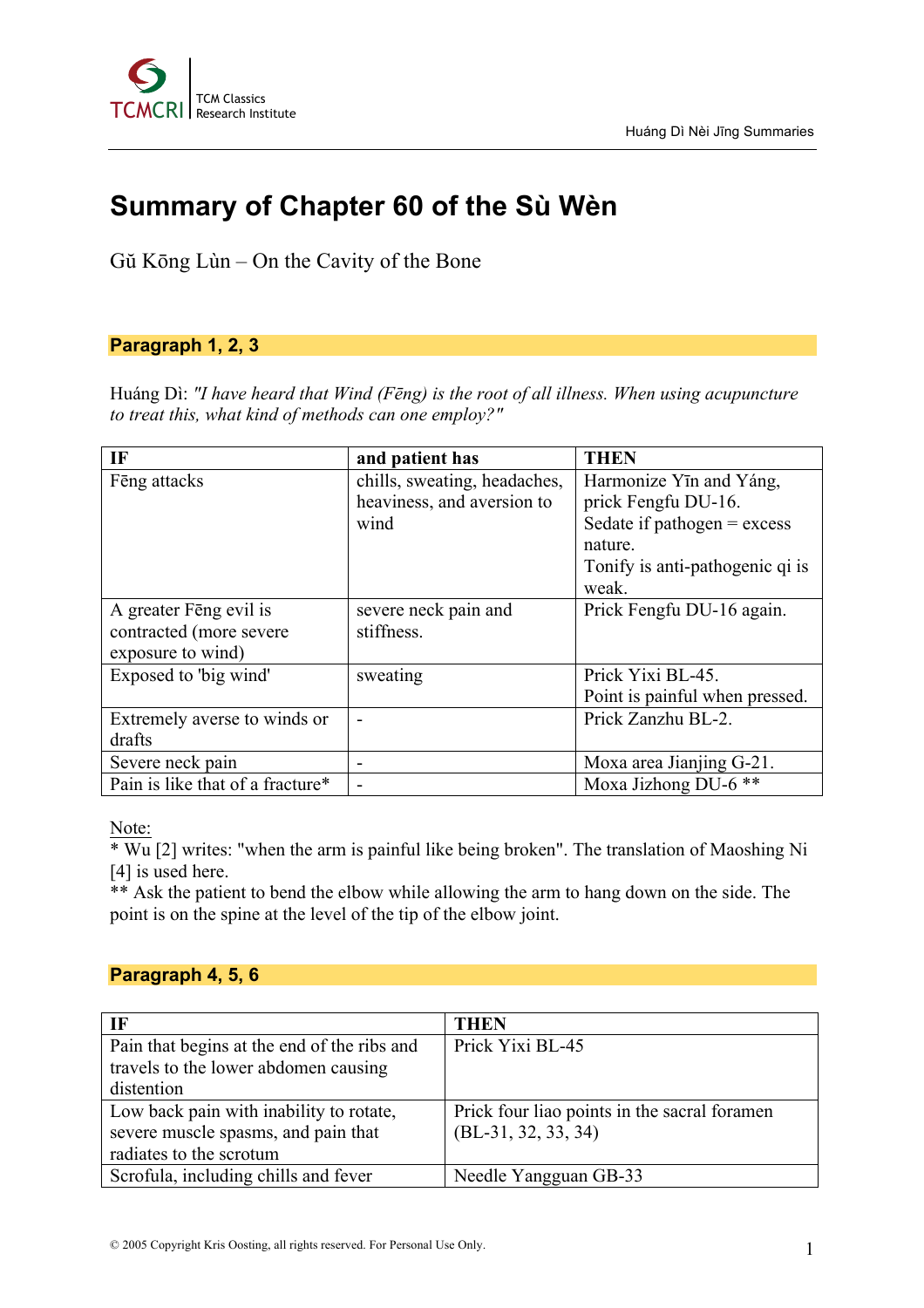

## **Paragraph 7, 8**

| TF                                      | <b>THEN</b>                                    |
|-----------------------------------------|------------------------------------------------|
| Rèn Mài is disordered                   | In men: seven different types of hernia may    |
|                                         | develop.                                       |
|                                         | In women: leucorrhea and tumors.               |
|                                         |                                                |
| Pathological change in Chong Mài        | Qi will rebel upwards, causing acute abdominal |
|                                         | pain and contracture.                          |
| Dū Mài is disordered                    | Spine can become very stiff.                   |
| Disorders of Dū Mài, Qì may rush upward | Pain or subsequent obstruction of urine and    |
| from the low abdomen into the heart or  | bowels. Called chong san - hatial hernia.      |
| stomach                                 | In women it causes: infertility, difficulty    |
|                                         | urinating, hemorrhoids, or bed wetting.        |

In general needle points on the Dū Mài.

When disease is light, treat the points in the spine or in the transverse by pricking. Maoshing Ni [4] writes: "In mild cases, acupuncture the Qugu REN-2 point." In severe cases, acupuncture Yinjiao REN-7.

# **Paragraph 9, 10**

| <b>IF</b>                                     | <b>THEN</b> needle                            |  |
|-----------------------------------------------|-----------------------------------------------|--|
| Rebellious Qi with rapid, hoarse breathing    | Tiantu REN-22. *                              |  |
|                                               |                                               |  |
| Rebellious Q emerges at the throat            | Daying ST-5.                                  |  |
| Knees can extent but not flex properly        | Biguan ST-31.                                 |  |
| Knee pain sitting down                        | Huantiao GB-30.                               |  |
| Feels heat in the knee joint while standing   | Yangguan GB-33.                               |  |
| Knee pain radiating to big toe                | Weizhong BL-40.                               |  |
| Patient is sitting and knee feels as if       | Joint itself.                                 |  |
| something is inside                           |                                               |  |
| Knee pain and cannot be extended              | Shū points at the back.                       |  |
| Severe pain as if tibia is broken             | Xiangu ST-43.                                 |  |
| Knee is painful as if its sections are broken | Xing points of Tàiyáng and Shǎoyīn meridians. |  |
| Knee is sore and weak and cannot stand for    | Guanming GB-37.                               |  |
| long                                          |                                               |  |

Note:

\* Wu [2] also mentions in his English translation Lianquan REN-23. However the Chinese text does not write this.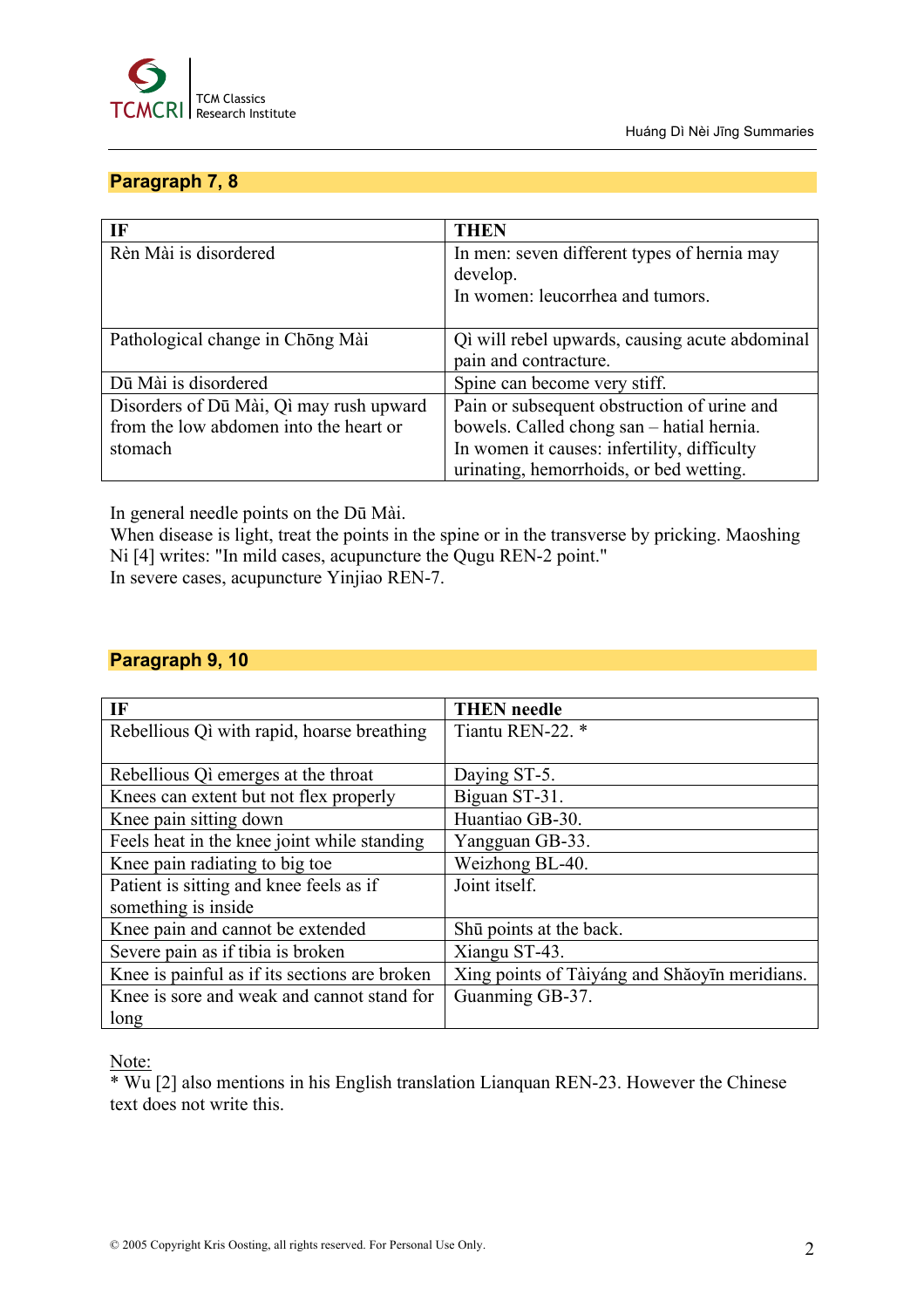Huáng Dì Nèi Jīng Summaries



## **Paragraph 11**

The bone structure of the knee area is explained.

## **Paragraph 12**

There are 57 Shū points to treat the water-syndrome.

There are 5 rows above the sacral bone with 5 points each: middle row (Dū Mài): Jizhong DU-6, Xuanshū DU-5, Mingmen DU-4, Yaoshū DU-2, Changqiang DU-1. To sides next to that (zú tàiyáng jīng): Dachangshū BL-25, Xiaochangshū BL-27, Pangguangshū BL-28, Zhonglushū BL-29, Baihuanshū BL-30. Further ro the outside (zú tàiyáng jīng): Wèishū BL-21, Huangmen BL-51, Zhishi BL-52, Baohuang BL-53, Zhibian BL-54.

Above the Futu ST-32 point beside the Rèn Mài there are two rows, on each row are 5 points: Zhongzhu KID-15, Siman KID-14, Qixue KID-13, Dahe KID-12, Henggu KID-11. On the zú Yángmíng jīng: Wailing ST-26, Daju ST-27, Shuidao ST-28, Guilai ST-29, Qichong ST-30.

Above the inner ankle there are 6 points: Taichong LIV-13, Zhaohai KID-6, Fuliu KID-7, Jiaoxin KID-8, Zhubin KID-9 and Yingu KID-10.

There are many indentations or foramen in the various bones of the body that contain acupoints.

| Cavity        | Location                                | Point                           |
|---------------|-----------------------------------------|---------------------------------|
| Cavity of     | Under the sharp bone of the skull, five | Fengfu DU-16                    |
| marrow        | fen behind the brain                    |                                 |
|               | Cave-in of the lower gum                | Chengjiang REN-24               |
| Cavity of     | Middle behind the neck under the Fugu   | Yamen DU-15                     |
| Yinmen point  | point                                   |                                 |
|               | Above the Fengfu point in the upper     | Naohu DU-17                     |
|               | cavity of the spine                     |                                 |
|               | Below the spine in the lower cavity of  | Changqiang DU-1                 |
|               | the sacral bone                         |                                 |
|               | Besides the nose of the face            | Chengqi ST-1, Juliao ST-3,      |
|               |                                         | Quanliao SI-18, Jingming BL-1,  |
|               |                                         | Sizhukong SJ-23, Tongziliao GB- |
|               |                                         | 1, Tinghui GB-2, Yingxiang LI-  |
|               |                                         | 20.                             |
|               | Below the mouth                         | Daying ST-5                     |
|               | Four inches above the wrist between the | Sanyangluo SJ-8                 |
|               | two bones                               |                                 |
| Cavity on the | Outer flank of the thigh, four inches   | Futu ST-32                      |
| thigh         | above the knee                          |                                 |